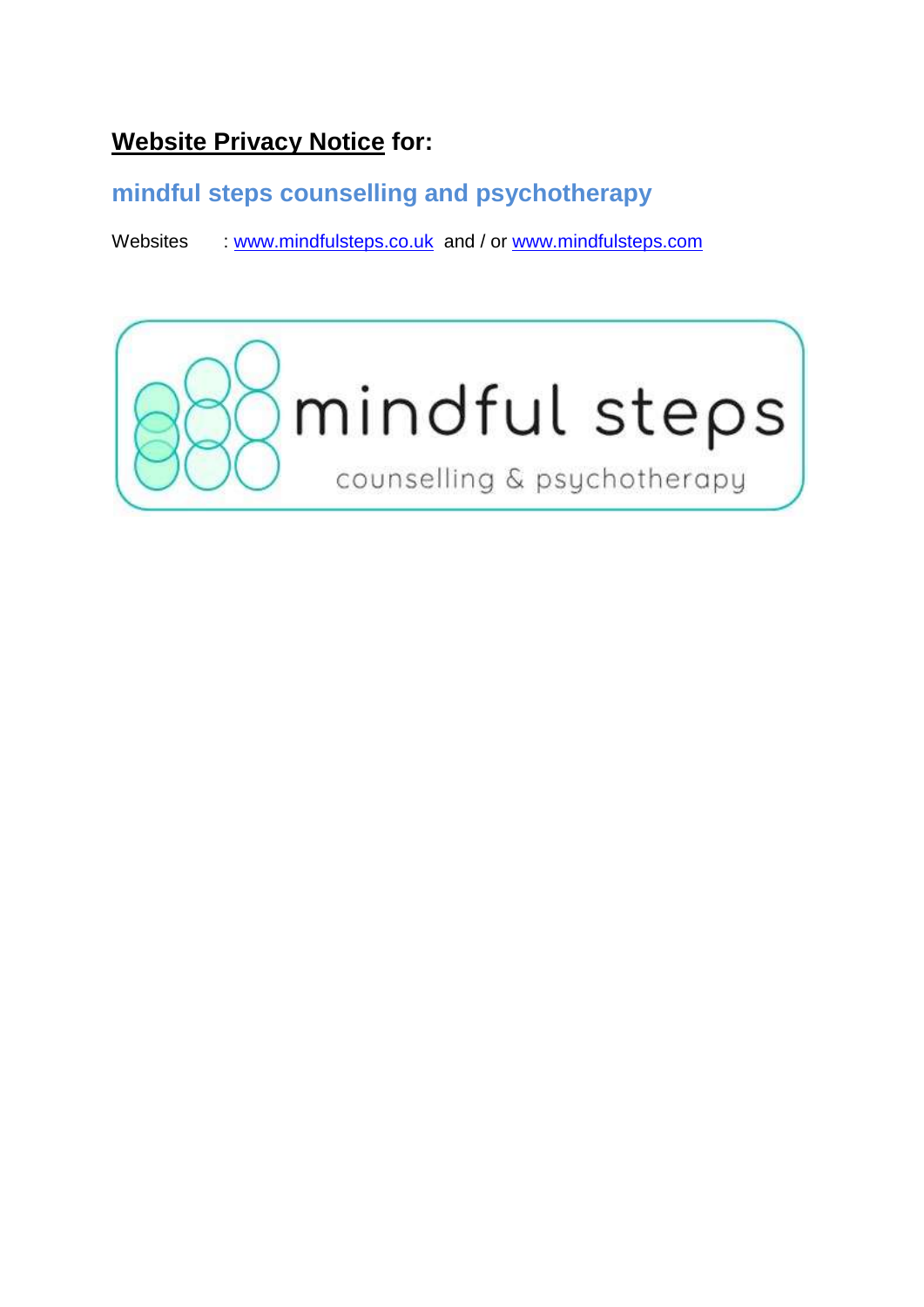# **Website Privacy Notice**

This is the privacy notice of *mindful steps counselling and psychotherapy*. In this document, "we", "our", or "us" refer to *mindful steps counselling and psychotherapy***.**

### **Introduction**

- 1. This is a notice to inform you of our policy about all information that we record about you. It sets out the conditions under which we may process any information that we collect from you, or that you provide to us. It covers information that could identify you ("personal information") and information that could not. In the context of the law and this notice, "process" means collect, store, transfer, use or otherwise act on information.
- 2. We regret that if there are one or more points below with which you are not happy, your only recourse is to leave our website immediately.
- 3. We take seriously the protection of your privacy and confidentiality. We understand that all our clients and visitors to our website are entitled to know that their personal data will not be used for any purpose unintended by them, and will not accidentally fall into the hands of a third party.
- 4. We undertake to preserve the confidentiality of all information you provide to us, and hope that you reciprocate.
- 5. Our policy complies with UK law accordingly implemented, including that required by the EU General Data Protection Regulation (GDPR).
- 6. The law requires us to tell you about your rights and our obligations to you in regards to the processing and control of your personal data. We do this now, by requesting that you read the information provided at [www.knowyourprivacyrights.org](http://www.knowyourprivacyrights.org/)
- 7. Except as set out below, we do not share, or sell, or disclose to a third party, any information collected through our website.

## **The bases on which we process information about you**

The law requires us to determine under which of six defined bases we process different categories of your personal information, and to notify you of the basis for each category.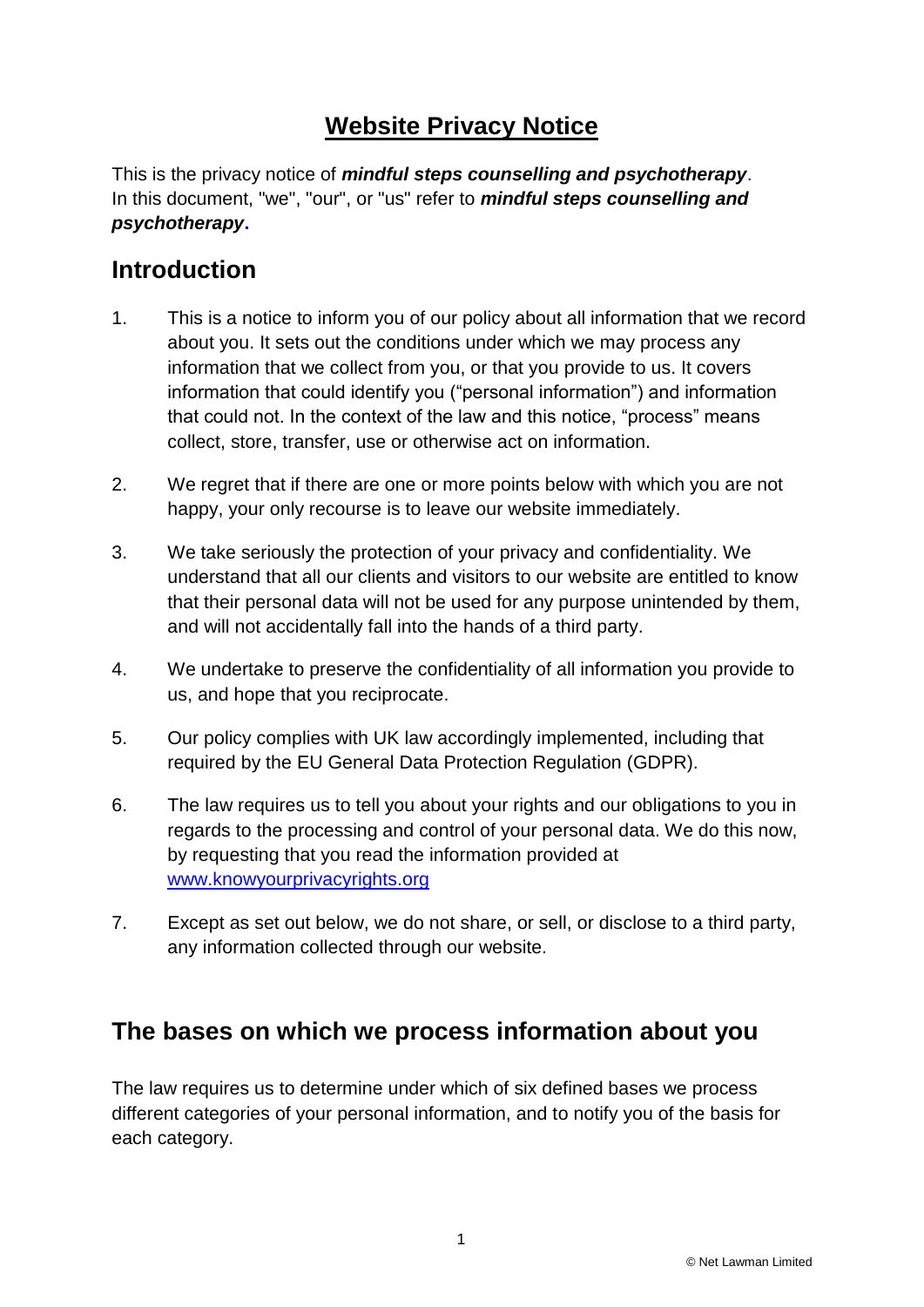If a basis on which we process your personal information is no longer relevant then we shall immediately stop processing your data.

If the basis changes then if required by law we shall notify you of the change and of any new basis under which we have determined that we can continue to process your information.

# **1. Information we process because we have a contract with you**

When you become our client, a contract is formed between you and us.

The service we provide to you as a client necessarily entails you providing us with personal information.

We process this information on the basis there is a contract between us, or that you have requested we use the information before we enter into a legal contract.

Additionally, we may aggregate this information generally use it to provide class information, for example to monitor the performance of a particular service we provide. If we use it for this purpose, you as an individual will not be personally identifiable.

We shall continue to process this information until the contract between us ends or is terminated by either party under the terms of the contract.

### **2. Information we process with your consent**

Through certain actions when otherwise there is no contractual relationship between us, such as when you browse our website or ask us to provide you more information about our services, you provide your consent to us to process information that may be personal information.

Wherever possible, we aim to obtain your explicit consent to process this information.

Sometimes you might give your consent implicitly, such as when you write to us requesting a response.

Except where you have consented to our use of your information for a specific purpose, we do not use your information in any way that would identify you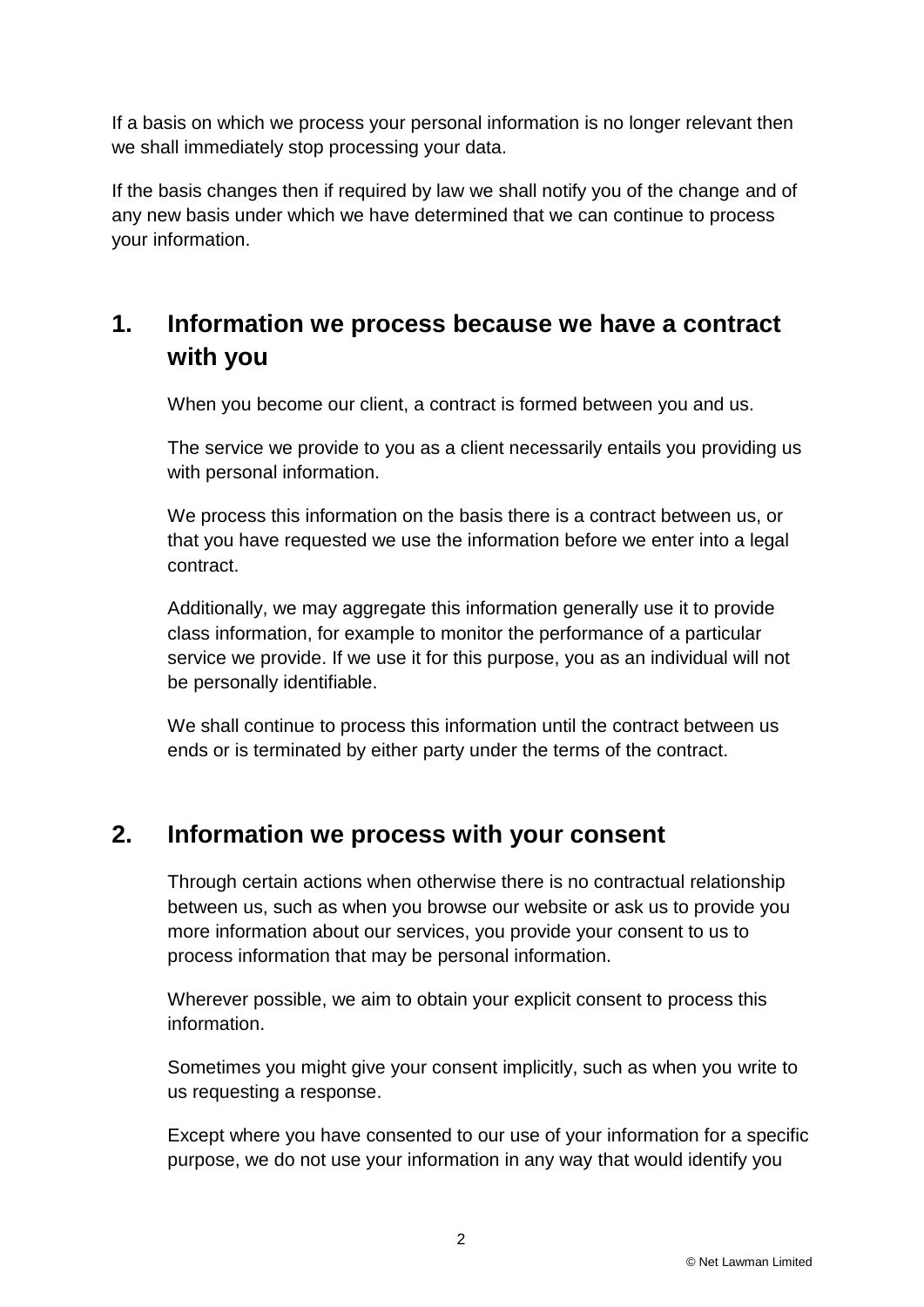personally. We may aggregate it in a general way and use it to provide class information.

We continue to process your information on this basis until you withdraw your consent or it can be reasonably assumed that your consent no longer exists.

You may withdraw your consent at any time by writing to us at mindfulsteps@live.co.uk. If you do so, we shall not be able to provide our services further.

## **3. Information we process for the purposes of legitimate interests**

We may process information on the basis there is a legitimate interest, either to you or to us, of doing so.

Where we process your information on this basis, we do after having given careful consideration to:

- whether we could achieve the same objective by other means
- whether processing (or not processing) might cause you harm
- whether you would expect us to process your data, and whether you would, in the round, consider it reasonable to do so

For example, we may process your data on this basis for the purposes of:

- record-keeping for the proper and necessary administration of our business
- protecting and asserting your rights, our rights, or the rights of any other third party
- insuring against or obtaining professional advice that is required to manage business risk
- protecting your interests where we believe we have a duty to do so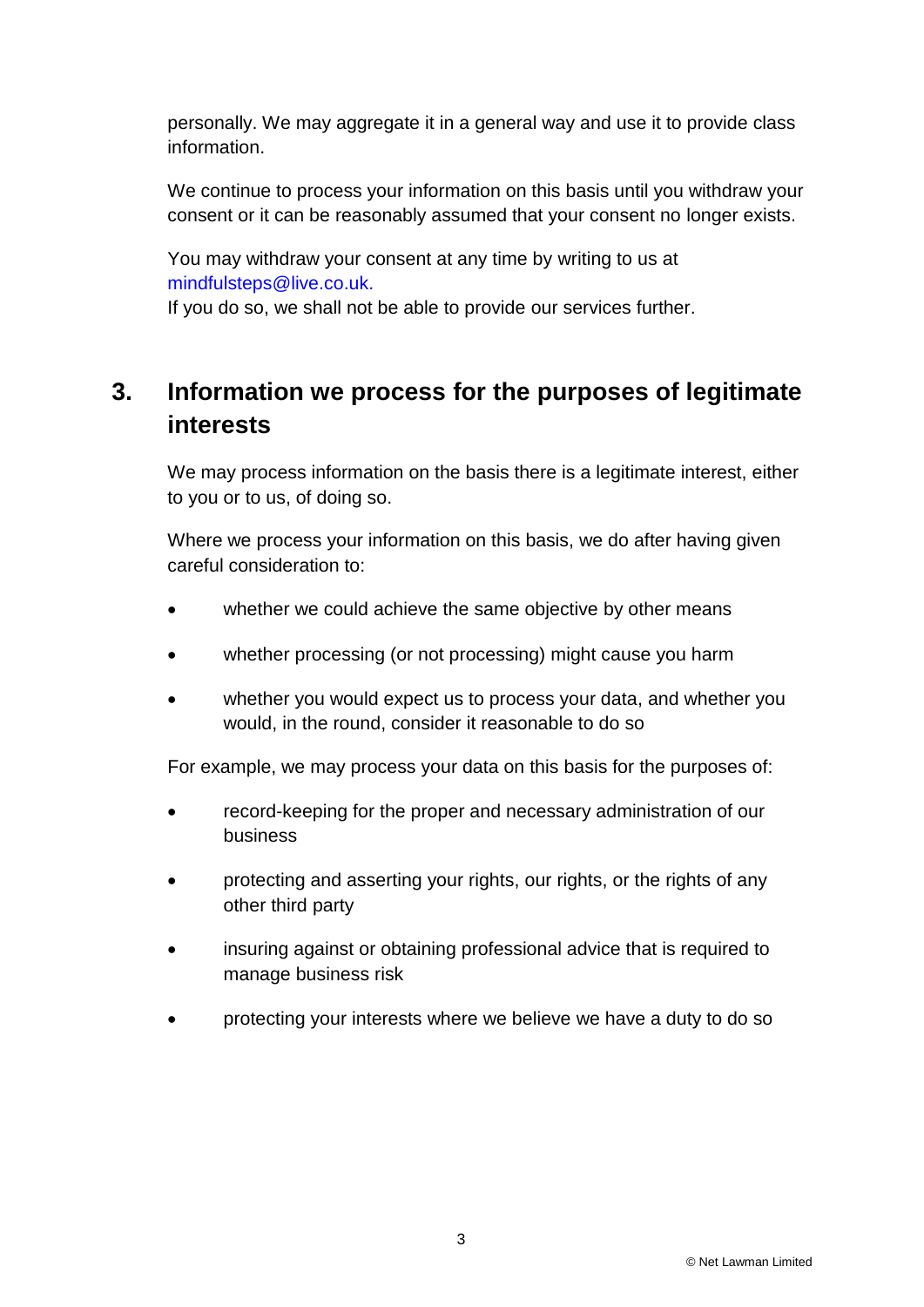# **4. Information we process because we have a legal obligation**

We are subject to the law like everyone else. Sometimes, we must process your information in order to comply with a statutory obligation.

For example, we may be required to give information to legal authorities if they so request or if they have the proper authorisation such as a search warrant or court order.

This may include your personal information.

## **Specific uses of information you provide to us**

### **5. Information relating to your method of payment**

Payment methods include Cash, Cheque, PayPal, BACS and Credit/Debit card.

We do not store information about your debit or credit card or other means of payment.

Credit / Debit card transactions are handled using a certified third party mobile transaction resource such as SumUp. This service connects via Bluetooth to the providers secure mobile App (via Android or Apple smartphone or tablet).

PayPal payments are made via the 'PayPal.me' facility following the link: [paypal.me/mindfulsteps](wlmailhtml:%7b728088F4-230D-429C-A261-EA1864D9D55F%7dmid:/00000115/PayPal.me/mindfulsteps?utm_source=unp&utm_medium=email&utm_campaign=PPC000628&utm_unptid=b697af24-557f-11e9-af8b-441ea14ee4c4&ppid=PPC000628&cnac=GB&rsta=en_GB&cust=QXC9SBEJM6UBC&unptid=b697af24-557f-11e9-af8b-441ea14ee4c4&calc=99cbe064d2812&unp_tpcid=ppme-social-user-profile-created&page=main:email:PPC000628:::&pgrp=main:email&e=cl&mchn=em&s=ci&mail=sys#_blank)

#### **6. Payments by Direct Debit**

If you pay us by Direct Debit, the information you give to us is passed to our own bank for processing according to our instructions. We [do / do not] keep a copy.

We keep this information only for the duration of the Direct Debit arrangement.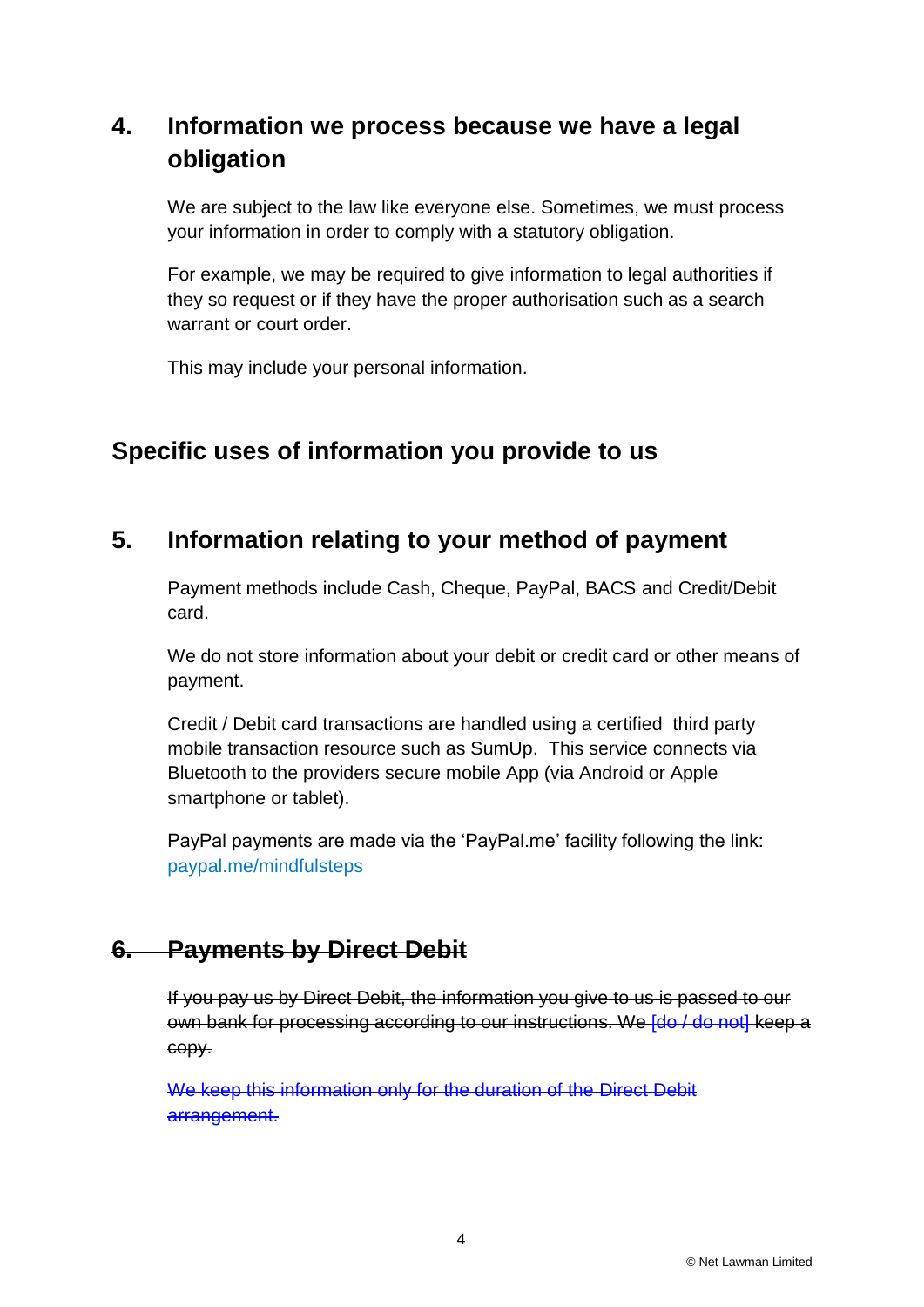We are registered under the Direct Debit guarantee scheme. This provides for the customer's bank to refund disputed payments without question, pending further investigation. Direct Debits can only be set up for payments to beneficiaries that are approved originators. In order to be approved, these beneficiaries are subjected to careful vetting procedures. Once approved, they are required to give indemnity guarantees through their banks.

## **7. Job application and employment**

If you send us information in connection with a job application, we may keep it for up to three years in case we decide to contact you at a later date.

If we employ you, we collect information about you and your work from time to time throughout the period of your employment. This information will be used only for purposes directly relevant to your employment. After your employment has ended, we will keep your file for six years before destroying or deleting it.

## **8. Contacting us**

When you contact us, whether by telephone, by post, through our website or by e-mail, we collect the data you have given to us in order to reply with the information you need.

We record your request and our reply in order to increase the efficiency of our business.

We may keep personally identifiable information associated with your message, such as your name and email address so as to be able to track our communications with you to provide a high quality service.

## **9. Complaining**

When we receive a complaint, we record all the information you have given to us.

We use that information to resolve your complaint.

If your complaint reasonably requires us to contact some other person, we may decide to give to that other person some of the information contained in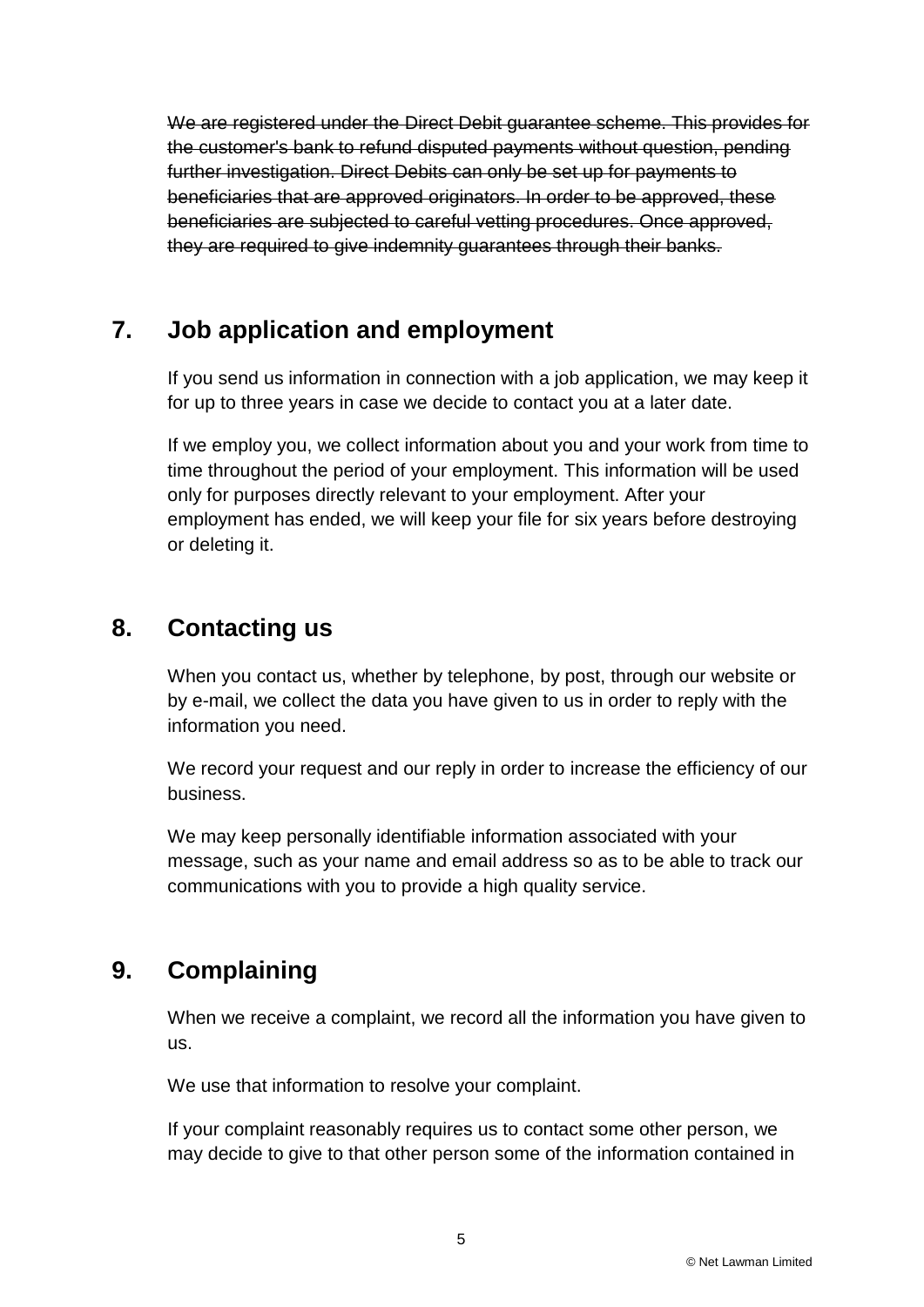your complaint. We do this as infrequently as possible, but it is a matter for our sole discretion as to whether we do give information, and if we do, what that information is.

We may also compile statistics showing information obtained from this source to assess the level of service we provide, but not in a way that could identify you or any other person.

If you complain about any of the content on our website or in any brochure, we shall investigate your complaint. If we feel it is justified or if we believe the law requires us to do so, we shall remove the content while we investigate.

If we think your complaint is vexatious or without any basis, we shall not correspond with you about it.

# **Use of information we collect through automated systems when you visit our website**

### **10. Cookies**

Cookies are small text files that are placed on your computer's hard drive by your web browser when you visit any website. They allow information gathered on one web page to be stored until it is needed for use on another, allowing a website to provide you with a personalised experience and the website owner with statistics about how you use the website so that it can be improved.

Some cookies may last for a defined period of time, such as one day or until you close your browser. Others last indefinitely.

Your web browser should allow you to delete any you choose. It also should allow you to prevent or limit their use.

Our website uses cookies. They are placed by software that operates on our servers, and by software operated by third parties whose services we use.

When you first visit our website, we ask you whether you wish us to use cookies. If you choose not to accept them, we shall not use them for your visit except to record that you have not consented to their use for any other purpose.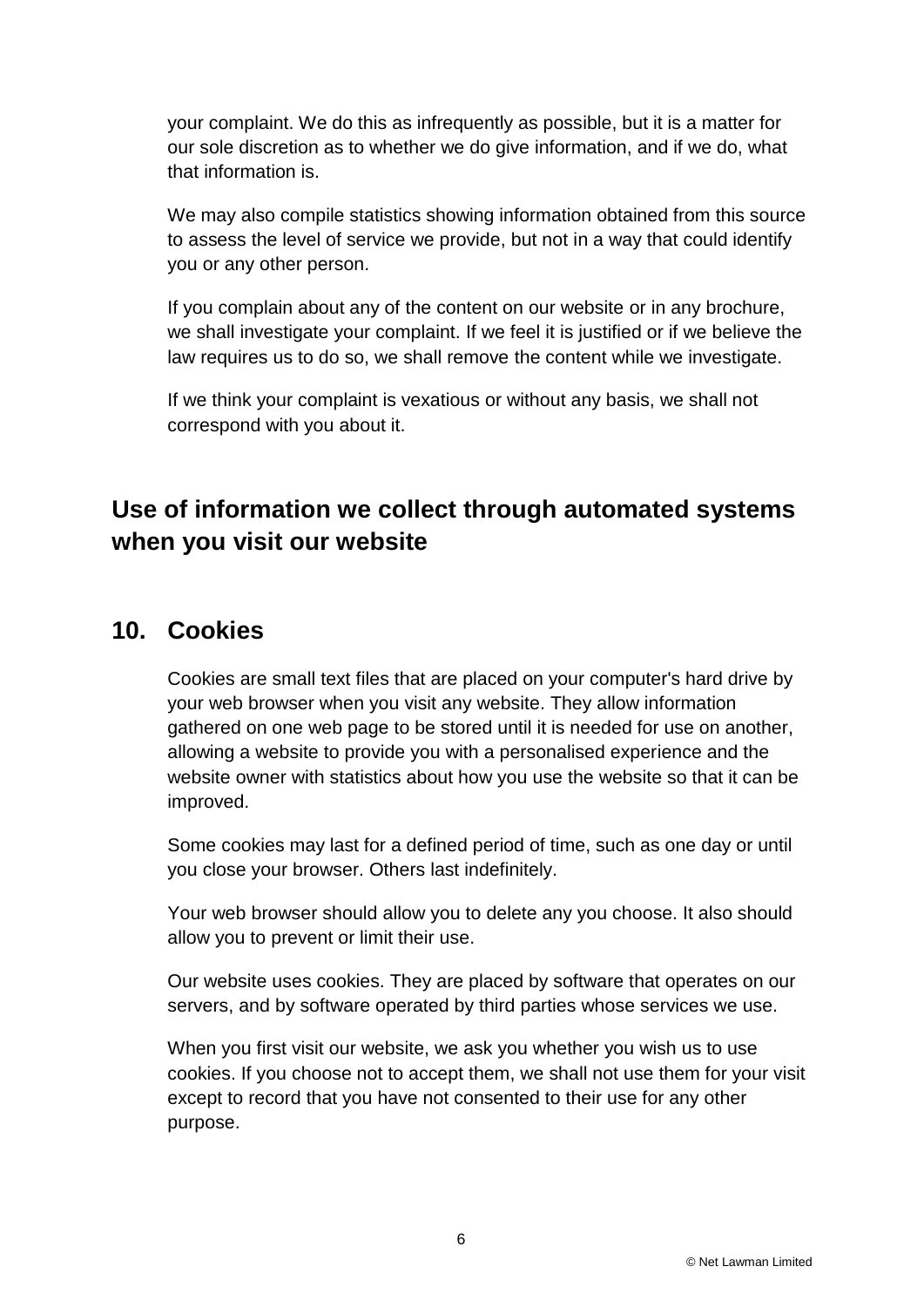If you choose not to use cookies or you prevent their use through your browser settings, you will not be able to use all the functionality of our website.

We use cookies in the following ways:

- 10.1. to track how you use our website
- 10.2. to record whether you have seen specific messages we display on our website
- 10.3. to keep you signed in our site
- 10.4. to record your answers to surveys and questionnaires on our site while you complete them
- 10.5. to record the conversation thread during a live chat with our support team

#### **11. Personal identifiers from your browsing activity**

Requests by your web browser to our servers for web pages and other content on our website are recorded.

We record information such as your geographical location, your Internet service provider and your IP address. We also record information about the software you are using to browse our website, such as the type of computer or device and the screen resolution.

We use this information in aggregate to assess the popularity of the webpages on our website and how we perform in providing content to you.

If combined with other information we know about you from previous visits, the data possibly could be used to identify you personally, even if you are not signed in to our website.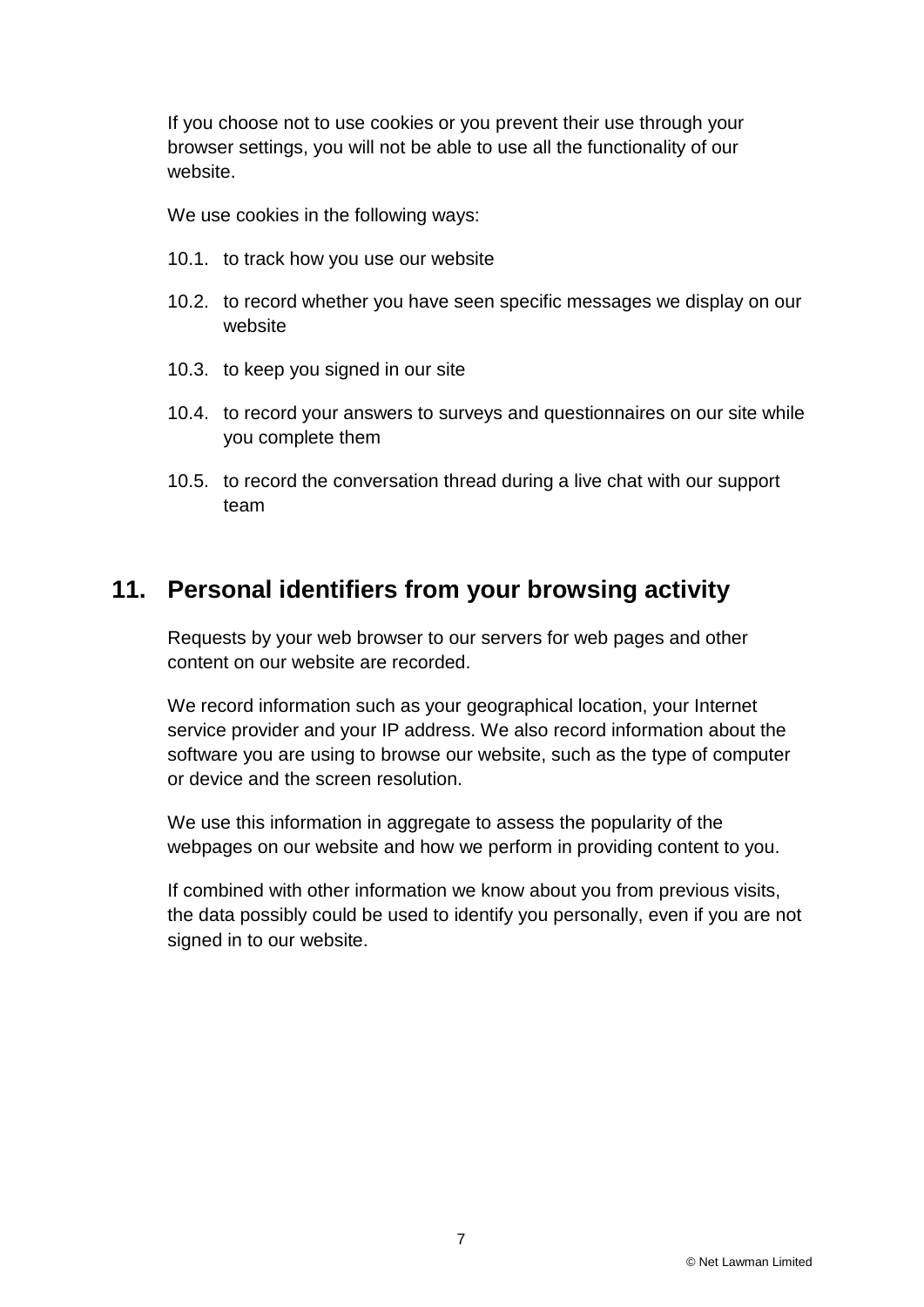## **Disclosure and sharing of your information**

### **12. Information we obtain from third parties**

Although we do not disclose your personal information to any third party (except as set out in this notice), we sometimes receive data that is indirectly made up from your personal information from third parties whose services we use.

No such information is personally identifiable to you.

### **13. Credit reference**

To assist in combating fraud, we share information with credit reference agencies, so far as it relates to clients or customers who instruct their credit card issuer to cancel payment to us without having first provided an acceptable reason to us and given us the opportunity to refund their money.

### **14. Hyperlinks**

Any link (including a hyperlink, button or referral device of any kind) used in the Service is provided for your use and convenience. The appearance of a link does not constitute an endorsement, recommendation or certification by us, nor should the presence of a link in any way be construed as a suggestion that any third party website has any relationship to mindful steps counselling & psychotherapy.

We do not endorse the content on any third-party websites. We are not responsible for the content of linked third-party websites or third-party advertisements, and do not make any representations regarding its content or accuracy. We do not knowingly link to websites that may infringe on valid and existing trademarks, service marks, copyrights or patents. Your use of thirdparty websites is at your own risk and subject to the terms and conditions of use for such websites. Access to your own information

## **15. Access to your personal information**

15.1. At any time you may review or update or request that we remove personally identifiable information that we hold about you. To obtain a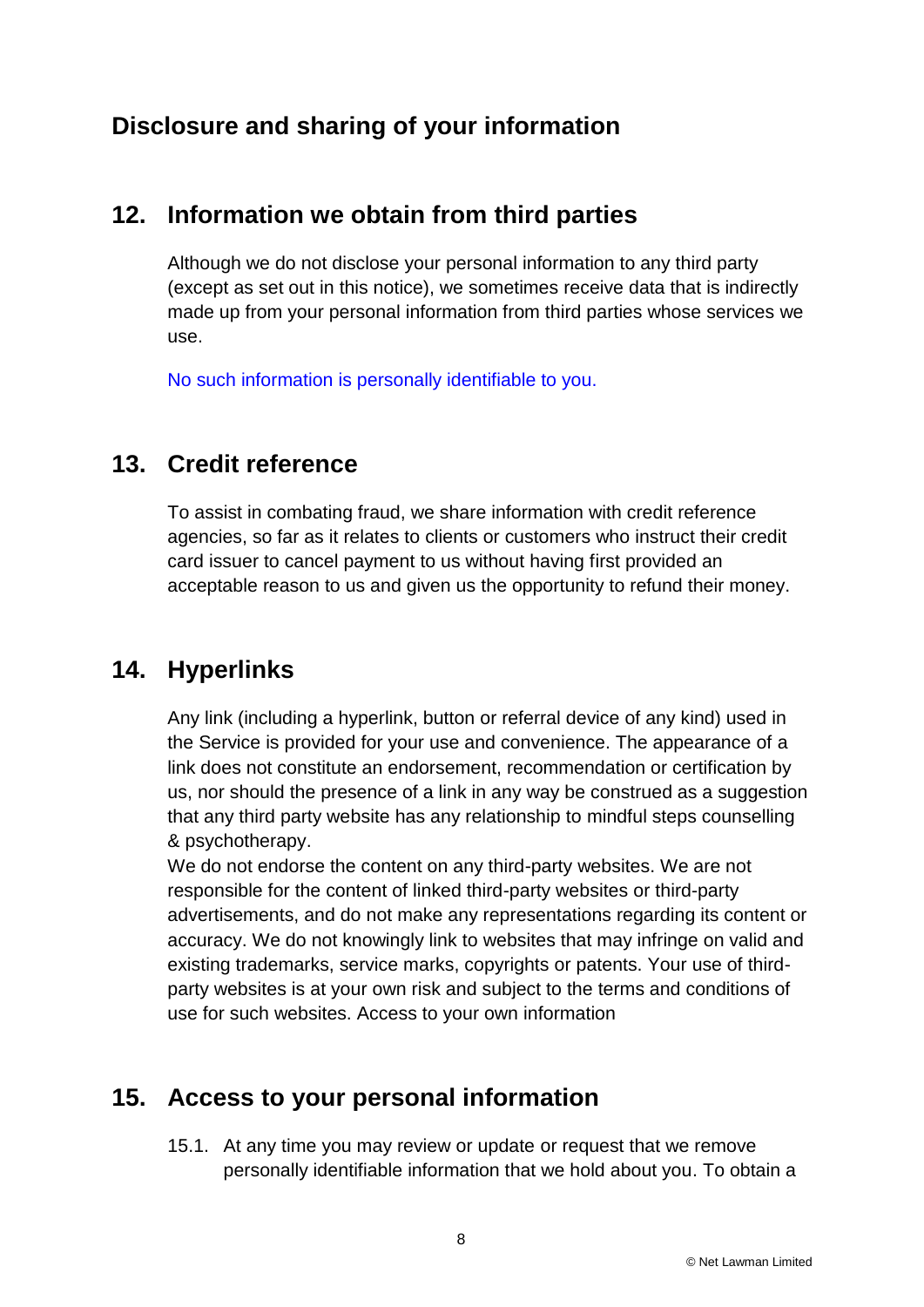copy of any information that is not provided on our website you may send us a request at mindfulsteps@live.co.uk.

- 15.2. After receiving the request, we will tell you when we expect to provide you with the information, and whether we require any fee for providing it to you.
- 15.3. When we receive any request to access, edit or delete personal identifiable information we shall first take reasonable steps to verify your identity before granting you access or otherwise taking any action. This is important to safeguard your information.

#### **Other matters**

### **16. How you can complain about our privacy policy**

- 16.1. If you are not happy with our privacy policy or if you have any complaint with respect to how we process your personal information then you should tell us by email. Our address is mindfulsteps@live.co.uk.
- 16.2. If a dispute is not settled then we hope you will agree to attempt to resolve it by engaging in good faith with us in a process of mediation or arbitration.
- 16.3. If you are in any way dissatisfied about how we process your personal information, you have a right to lodge a complaint with the Information Commissioner's Office. This can be done at<https://ico.org.uk/concerns/>

### **17. Retention period for personal data**

Except as otherwise mentioned in this privacy notice, we keep your personal information only for as long as required by us:

- 17.1. to provide you with the services you have requested;
- 17.2. to comply with other law, including for the period demanded by our tax authorities;
- 17.3. to support a claim or defence in court.